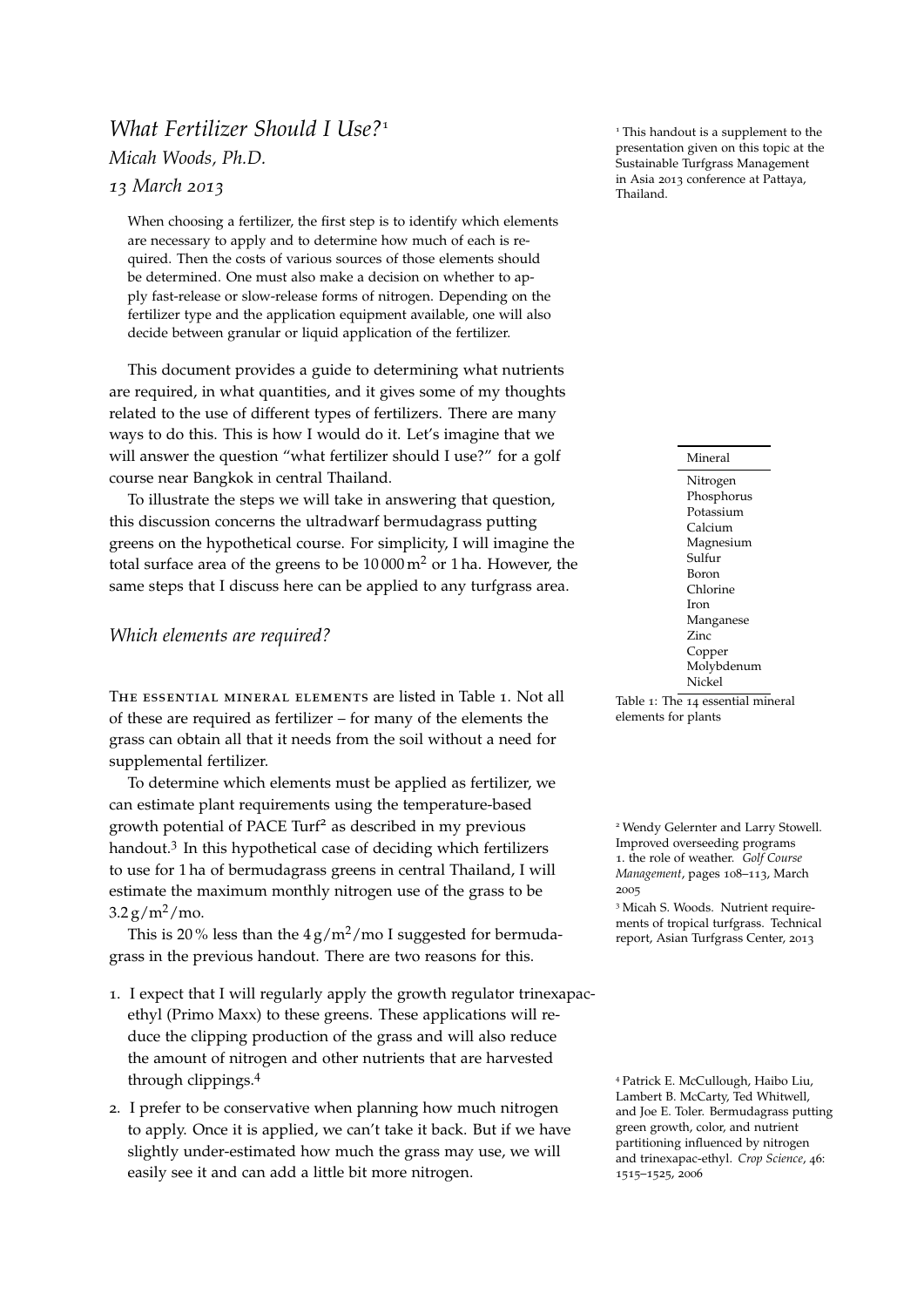Based on the growth potential for Bangkok and a maximum monthly nitrogen use of  $3.2 g/m^2$ /mo, and assuming leaf nutrient content is as in Table [2](#page-0-1), then over the course of a year, the grass will use the elements in the amounts shown in Table [3](#page-0-1). But what the grass uses is not necessarily the same as what we need to apply as fertilizer. We should account for what the grass will obtain from the soil.

#### <span id="page-1-0"></span>*How much of each element is required?*

WE MUST KNOW how much is in the soil before we can determine how much to apply as fertilizer. We can use the MLSN guidelines<sup>5</sup> to interpret the results of a soil test.

Let's assume we have tested the greens and found a pH of 6.6 with Mehlich 3 extractable K, P, Ca, and Mg at 84, 44, 519, and 69 ppm, respectively.<sup>6</sup> The Fe and Mn are used in tiny amounts by the grass so we won't worry about them. We may occasionally add them in a micronutrient fertilizer. The S is required in relatively low amounts by the grass and we will supply some through planned applications of ammonium sulfate or other sulfate-containing fertilizers through the year, so we won't look at that in detail here.

That leaves us with N, K, P, Ca, and Mg with estimated use as in Table [3](#page-0-1) and with soil amounts as mentioned. We can convert the soil amounts which are in ppm to the same amount we think of for fertilizers, in mass per area. To do this, I assume average annual root depth of 10 cm and a soil bulk density of 1.5 g/cm<sup>3</sup>. This gives us a conversion factor of 6.7. If we apply any element at a rate of  $1 g/m<sup>2</sup>$ , it will increase the soil concentration in the top 10 cm by 6.7 ppm.

Now we can directly compare the available nutrients in the soil to the nutrients the grass is expected to use.

| Element    | Annual Use<br>$g/m^2/yr$ | Amount in Soil<br>$g/m^2/yr$ | <b>Annual Deficit</b><br>$g/m^2/yr$ |
|------------|--------------------------|------------------------------|-------------------------------------|
| Nitrogen   | 35.6                     | na                           | 35.6                                |
| Potassium  | 17.8                     | 12.5                         | 10.5                                |
| Phosphorus | 4.5                      | 6.6                          | 0.6                                 |
| Calcium    | 4.0                      | 77.5                         | none                                |
| Magnesium  | 1.8                      | 10.3                         | none                                |

Table [4](#page-1-0) shows in the deficit column just how much of each element we need to apply over the course of the year to supply what the grass is expected to use and to keep the amount of that element above the MLSN guideline in the soil.

For N, there is very little in the soil, and we are using growth potential rather than soil test level to determine how much N to apply. The grass is expected to use more K than is available in the soil, so to meet the plant requirements, and to keep soil K above the

| Percent% |  |
|----------|--|
| 4        |  |
| 2        |  |
| 0.5      |  |
| 0.5      |  |
| 0.2      |  |
| 0.1      |  |
| 0.01     |  |
| 0.005    |  |
|          |  |

Table 2: Approximate percentage of the most abundant mineral elements in the leaves of many turfgrass species

| Element     | Annual Use<br>$g/m^2/yr$ |  |
|-------------|--------------------------|--|
| Nitrogen    | 35.6                     |  |
| Potassium   | 17.8                     |  |
| Phosphorus  | 4.5                      |  |
| Calcium     | 4.0                      |  |
| Magnesium   | 1.8                      |  |
| Sulfur      | 0.9                      |  |
| <b>Iron</b> | 0.1                      |  |
| Manganese   | 0.01                     |  |
|             |                          |  |

Table 3: Estimated annual use of the most abundant mineral elements in turfgrass leaves using the growth potential for Bangkok and a maximum monthly nitrogen use of  $3.2 g/m^2$ /mo <sup>5</sup> Micah S. Woods and Larry Stowell. Minimum levels for sustainable nutrition soil guidelines. Technical report, Asian Turfgrass Center and PACE Turf, 2012

<sup>6</sup> These are typical values for greens in Southeast Asia. In an analysis of 100 greens tested by Asian Turfgrass Center in five countries of Southeast Asia, these were the median values. So in this hypothetical case, we are also dealing with a typical one.

Table 4: For our hypothetical bermudagrass at central Thailand, using a maximum estimated nitrogen use of  $3.2 g/m<sup>2</sup>/m<sub>0</sub>$  at a growth potential of 1 , and using typical soil nutrient levels, the estimated annual use compared to the amount in the soil for N, K, P, Ca, and Mg.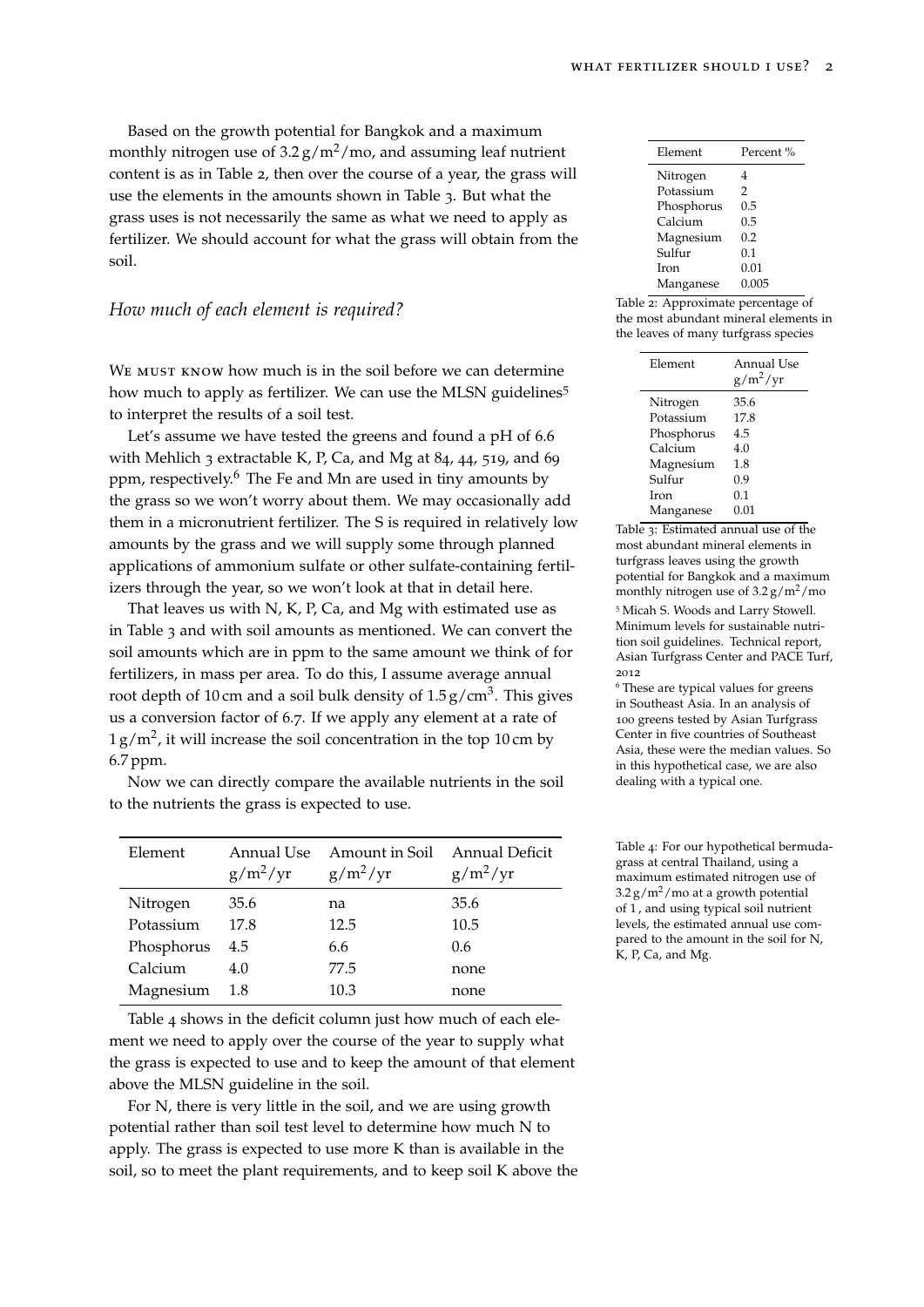MLSN guideline of 35 ppm, we need to add 10.5 g K/m<sup>2</sup>/yr. There is almost enough P in the soil to meet the plant requirements, but not quite enough; we will need to apply  $0.6$  g  $P/m^2/yr$  to ensure the plant has enough P and that soil P remains above the MLSN guideline of 18 ppm.

There is more than enough Ca and Mg in the soil to meet the needs of the grass and to keep the soil level above the MLSN guidelines for those elements, so no Ca or Mg are necessary as fertilizer in this year.<sup>7</sup> The soil should ideally be tested

## *What is the cost of the fertilizer?*

Nitrogen and potassium will be the elements required in the largest amounts as fertilizer in most situations. Urea is the nitrogen fertilizer with the lowest price. Potassium chloride (KCl) is the potassium fertilizer with the lowest price. We do not always want to use the fertilizers with the lowest price, but we should determine what the lowest possible product cost is before selecting any fertilizer.<sup>8</sup> 8 Stanley J. Zontek, Dave A. Oatis,

For any fertilizer more expensive than urea or KCl, we can then determine if the difference in price between the lowest cost option and the more expensive option is worth it. This value could come from a slow-release formulation that saves in labor costs or from a fertilizer formulation that is easier to apply. The plant takes up urea or ammonium or nitrate, and potassium is taken up as the potassium ion,  $[K^+]$ .

The source of N or K does not matter to the plant when it comes to supplying these nutrients, $9$  but a slow-release formulation can provide significant savings in labor costs, and a formulation that is easy to apply with a facility's existing equipment will also provide value.

For our 1 ha of bermudagrass turf, we have estimated a nitrogen requirement of  $35.6 g/m^2/yr$  and a potassium requirement of  $10.5 \text{ g/m}^2/\text{yr}$ . Urea is 46% N and KCl is 52% K.<sup>10</sup> For one hectare, <sup>10</sup> On a fertilizer bag we see 0-0-60 for we will need 774 kg of urea and 202 kg of KCl.

At Thailand, the recent price of urea was 16.4 baht/kg and the price of KCl was 18 baht/kg. This is approximately \$0.55 /kg for urea and \$0.60 /kg for KCl. The cost for our nitrogen and potassium for the year then is just 12,700 baht for 774 kg of urea and 3,640 baht for 202 kg of KCl. The total cost is 16,340 baht or US \$547.

### *Fast release or slow release nitrogen*

There are many types of fertilizer and many types of slow release nitrogen sources.<sup>11</sup> For putting greens, my preference is to annually to monitor changes in soil nutrient content and to calculate the fertilizer requirement for the upcoming year.

Darin Bevard, Keith Happ, Jim Skorulski, Bob Vavrek, and Adam Moeller. Does the grass know the cost? *Green Section Record*, pages 32–36, May-June 2010

<sup>9</sup> J.B. Sartain. Tifway bermudagrass response to potassium fertilization. *Crop Sci.*, 42:507–512, 2002; and E.A. Guertal. Fertilization of bentgrass with commercial foliar products: Greenhouse evaluations. *Applied Turfgrass Science*, pages doi:10.1094/ATS–2010– 0914–01–RS, 2010

the analysis of KCl because the 60% is on a K2O equivalent basis.

<sup>11</sup> J.B. Sartain and J.K. Kruse. Selected fertilizers used in turfgrass fertilization. University of Florida Extension, April 2001